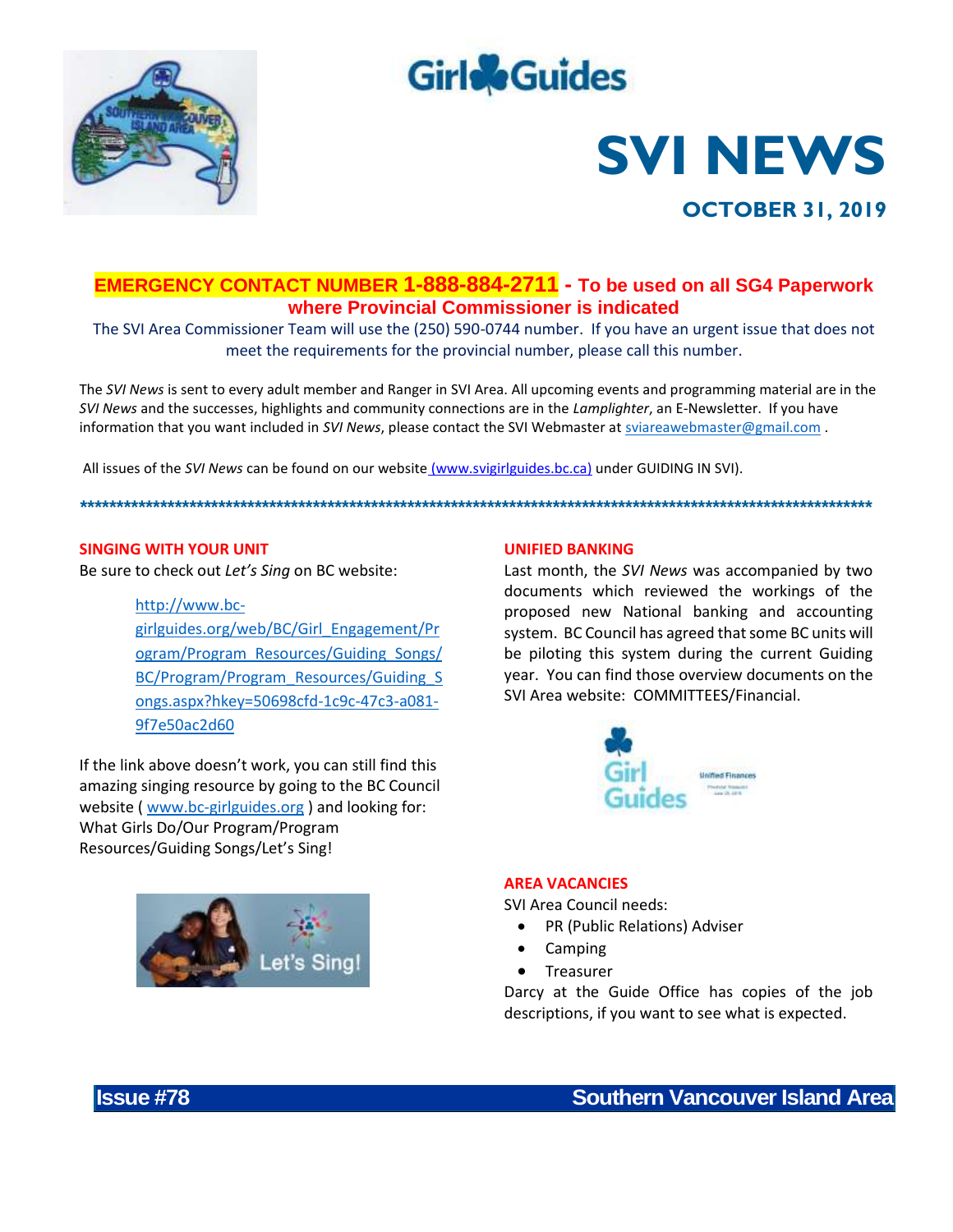#### **AREA INTERNATIONAL ADVISER**

Danita Duguay has taken up the challenge as the Area International Adviser. Danita brings many Girl Guide international experiences to this position. Welcome to Area Council, Danita.

#### **SVI AREA EMAIL**

Have you noted the new **SVI Area Commissioners'** email is now: [bc-sviac@girlguides.ca](mailto:bc-sviac@girlguides.ca) ?

#### **FALL COOKIES**

Cookie monies are due to Area by November 15, 2019.



#### **SOAR 2020**

Applications for Patrol Guiders has CLOSED but Core Staff still have time to apply – suggested by October 31, 2019. [http://soarbc.com](http://soarbc.com/)  Girl registration starts: January 1, 2020

SOAR 2020: Camp Barnard, Sooke, SVI Area July 24 to August 1, 2020.



#### **AREA LIAISON for SOAR 2020**

The area liaison for SVI Area has an email address: [svisoarliaison2020@gmail.com](mailto:svisoarliaison2020@gmail.com). An initial bulletin has been issued but communications will continue directly with patrol guiders. One of the patrol guiders requires OAL (tenting) training.

#### **FR.1 (Application for Fundraising Approval)**

With SOAR just around the corner, patrols will be thinking of fundraising. Be sure to read the fundraising guidelines and complete a FR.1 form. More information on the SVI Area website: [www.svigirlguides.bc.ca](http://www.svigirlguides.bc.ca/) .

#### **AREA TRAININGS**

- **1 ) Treasurer training** (Guide House) Sunday, Nov 17 1-3:30 pm
- **2 ) Outdoor Activity Leader**
	- OAL **Residential** Training at Kingswood McKivett Saturday, Nov 16 9 am to Sunday, Nov 17 4 pm

See the SVI website for registration information under COMMITTEES/Training

**New Guider modules** – online training is available https://www.girlguides.ca/web/MZ/Training/New\_G uider\_Learning\_Path/MZ/Training/New\_Guider\_Lea rning\_Path.aspx?hkey=3dad0ff1-96ac-480a-ba79 e4e3cc5428b2

This is in Member Zone. Click on the Training tab at the top: New Guider Learning Path – Square Icons under the title "Ready To Get Started". When all 5 modules have been completed, contact SVItraining@gmail.com

#### **GUIDE HOUSE**

There is nothing new to report on the status of Guide House. The building is for sale and no overnight bookings are being made.

#### **Parking at Guide House**

Now that we have entered into a new Guiding Year, please remember the following, when coming into Guide House to pick up or drop off.

We only have 5 parking spaces (Spaces 12-16 in line with the front door) for our use during weekdays 7:30-5:30. All other spaces are rented out and not to be parked in even if they are empty. The renter may just be out for lunch etc. Thank you for your cooperation and understanding.